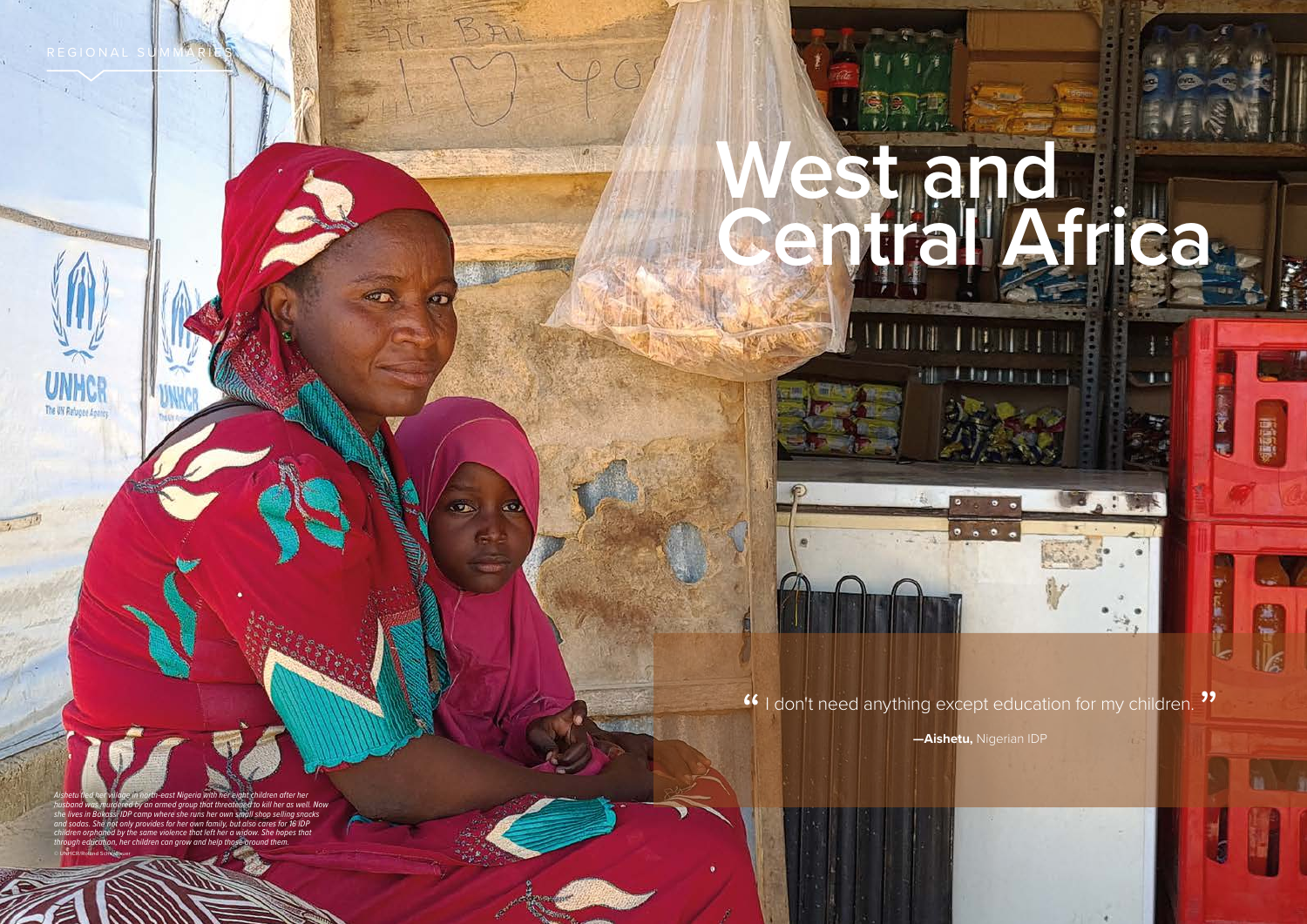**711,000** IDPs IN SOUTH-WEST AND NORTH-WEST CAMEROON **361,000**<br>**REFUGEE AND IDP RETURNEES** 



### **CAMEROON**



CAMEROONIAN REFUGEES IN NIGERIA

**2.9 million** CAMEROON, SOUTH-WESTERN CHAD AND NORTH-EASTERN NIGERIA **305,000** THE LAKE CHAD BASIN

### **CENTRAL AFRICAN REPUBLIC**

**682,000**IDPs

**1.5 million** IN BURKINA FASO, CHAD, MALI, MAURITANIA AND NIGER

**643,000** CENTRAL AFRICAN REFUGEES AND ASYLUM-SEEKERS IN NEIGHBOURING COUNTRIES

### **NIGERIA**



## **858,000** REFUGEES AND ASYLUM-SEEKERS

AND WESTERN NIGER **666,000** IDP AND REFUGEE RETURNEES

**138,000**<br> **OTHER PEOPLE OF CONCERN** 



#### **15,300** persons at heightened **<b>17,147** people of concern **risk received support.**

# MAJOR SITUATIONS IN 2020



#### **79,530 people of concern reached with core relief items. 154,024 people of concern received shelter assistance.**



#### **17,077 households received shelter assistance.**

m

#### **92,800 people of concern** 23 **were assisted with civil registration or documentation.**

#### **20,318 people of concern received livelihoods support.**

**20,740 people of concern received shelter support.** 

#### -225.  $\overline{\cdot \cdot \cdot}$

### **2,874 IDPs received identity documents.**

#### **3,020 Cameroonian refugees received livelihoods support.**

### **rod** received livelihoods support.



Jan Feb Mar Apr May Jun Jul Aug Sep Oct Nov Dec



#### **Monthly evolution of funding | 2020**

**I** Unearmarked **I** Softly earmarked **E** Earmarked Tightly earmarked



### *COPLE OF CONCERN*

### **REGIONAL FUNDING OVERVIEW AND EARMARKING**

### **People of concern | 2015-2020**







# OVERVIEW AND KEY DATA IN WEST AND CENTRAL AFRICA IN 2020

In 2020, the severe humanitarian and protection crisis in the Sahel region was exacerbated by the pandemic. Intensified violence and sociopolitical tensions caused further displacement, increasing IDP numbers by 80%. Devastating droughts, floods and other climate-related hazards left thousands without shelter.

UNHCR and partners prioritized prevention and response to gender-based violence, shelter, core relief items, education and environmental protection efforts. In line with its Sahel strategy, UNHCR increased gender-based violence prevention and response programming, conducting safety audits and assessments and setting up mobile clinics. 791 survivors received medical care and 825 received psychosocial support. 154,000 people got shelter support and almost 80,000 people of concern received core relief items.

UNHCR supported the intergovernmental Bamako Process which aims to enhance the protection environment in the Sahel. Jointly with the Danish Refugee Council and over 20 other protection actors, UNHCR also developed Project 21, a harmonized protection monitoring project piloted in Burkina Faso, Mali and Niger to enhance evidence-based programming in the Sahel.

The Lake Chad Basin's volatile and precarious security situation impeded humanitarian access and protection in 2020. Displacement in border areas between Cameroon, Chad, Niger and Nigeria increased IDP numbers by 13% to over 2.9 million and refugee numbers by 10% to 305,000. UNHCR maintained emergency assistance and emphasized medium-term responses including civil registration, documentation, social cohesion, resilience and self-reliance. An adapted protection strategy focused on access to territory and asylum, non-refoulement and prevention and response to gender-based violence. UNHCR's response provided 40,000 households with core relief items, and 20,318 people got start-up materials, loans or training as livelihoods support. UNHCR monitored protection in all four countries, with 9,247 protection monitoring missions in Nigeria alone. UNHCR led all four countries' Protection Clusters and the Shelter/Non-Food Item or Shelter/Camp Coordination and Camp Management Clusters in Cameroon, Chad, Niger and Nigeria. UNHCR also led its sixth coordinated Nigeria Regional Refugee Response Plan, bringing together 40 partners to provide life-saving humanitarian assistance, protection and resilience programmes to almost 305,000 Nigerian refugees and their hosts in Cameroon, Chad and Niger.

The crisis in Cameroon's North-West and South-West regions persisted, with a 5% rise in IDPs and a 22% increase in Cameroonian refugees in Nigeria, where UNHCR assisted more than 50,000 Cameroonians, providing food assistance in refugee settlements and coordinating out-of-camp approaches with local authorities to strengthen national services and support displaced populations and their hosts in south-east Nigeria. UNHCR distributed core relief items to 7,582 IDP households in Cameroon and supported Government efforts to provide documentation to IDPs and returning populations, ensuring that 2,874 IDPs received identity documents. UNHCR undertook protection monitoring and set up a gender-based violence response adapted to COVID-19 and security risks.

UNHCR supported almost 5,000 Central African refugees' return journey in early 2020, as the 2019 peace agreement encouraged some refugees to voluntarily repatriate. But conflict erupted around December's elections, displacing 50,000 people and prompting UNHCR to suspend its voluntary repatriation activities from Cameroon and the Democratic Republic of the Congo, which had resumed in November after a seven-month halt due to COVID-19.

UNHCR operations in Cameroon, the Central African Republic, Chad, the Republic of the Congo and the Democratic Republic of the Congo scaled up their response with shelter support, core relief items, as well as support for health care and water and sanitation infrastructure to respond to the pandemic. UNHCR also led the Protection, Shelter/Non-Food Item and Camp Coordination and Camp Management Clusters to ensure a comprehensive response.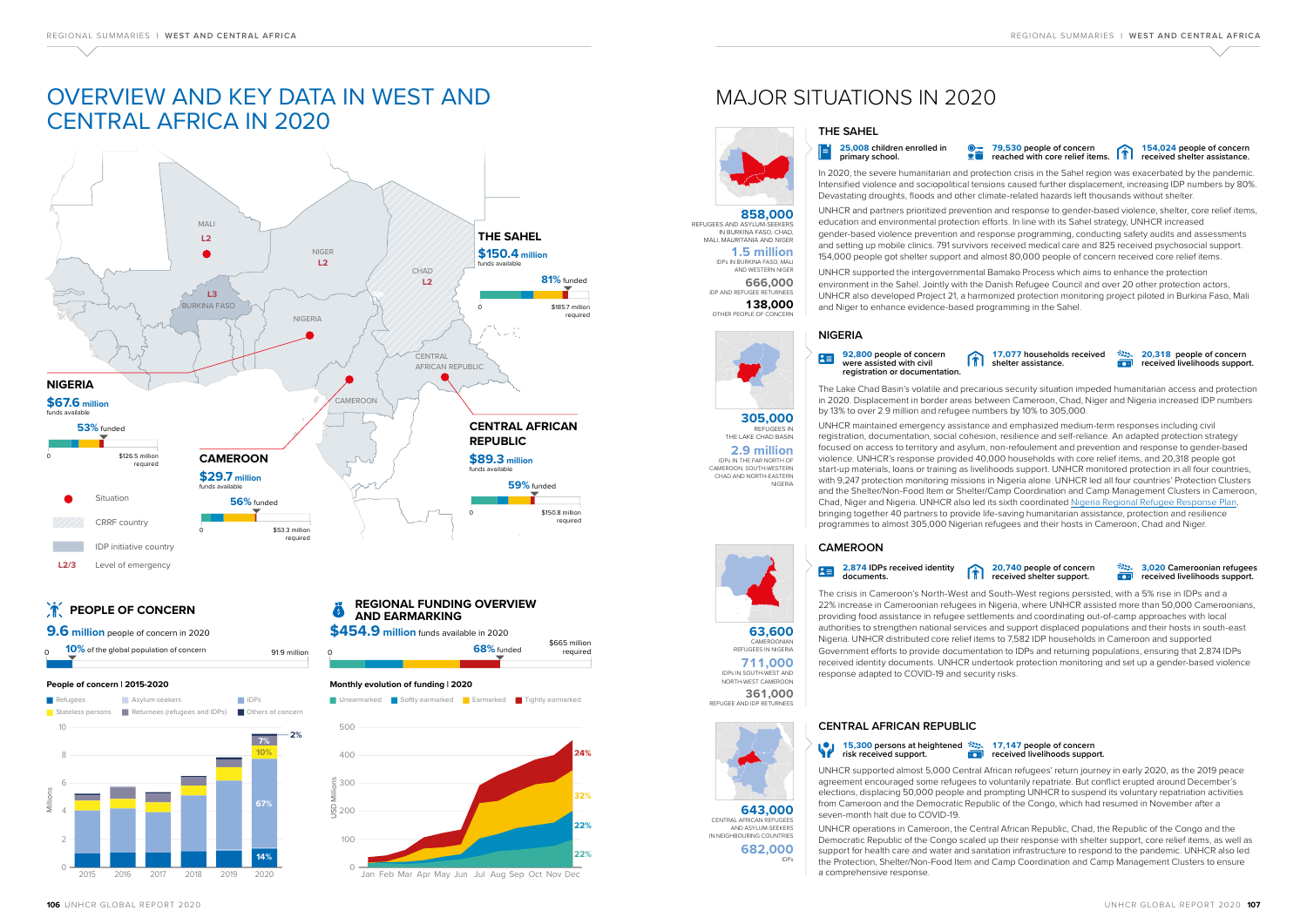

### **Resettlement departures | 2016-2020**





individuals (5 years and above) with biometric records in PRIMES



**15** country operations reported all geographic areas inhabited by people of concern were reached by COVID-19 information campaigns.

# 赑

### **Individual registration records | 2016-2020**



**ex 200,309** refugee children and youth out of school due to mandatory school closures.

### **TRENDS** IN RESPONSE

**4,550,163** refugees, IDPs and other people of concern accessed protection services.



**1,029,958** refugees, IDPs and other people of concern received cash assistance related to the impact of COVID-19.

to

**228,843** women and girls accessed sexual and reproductive health services.



### W **GENDER-BASED VIOLENCE**

**45,951** children and youth supported with distance/home-based learning.

8,990 people of concern enrolled in vocational training.

> **113,481** refugees and other people of concern provided with mental health and psychosocial support services.

### $\overline{\mathbb{Q}}$

**1,051,337** refugees and other people of concern received essential health care services.

### $\left(\begin{matrix} 1 \\ 1 \\ 1 \end{matrix}\right)$

### $\left[\hat{\mathbf{T}}\right]$ **SHELTER**

**30,419** children 6-59 months admitted for treatment of moderate acute malnutrition.

# 

### **14,921** children 6-59 months admitted for treatment of severe acute malnutrition.

UNHCR'S **COVID-19** RESPONSE



**0.39** under-5 mortality rate (per 1,000 under-5s per month) in refugee camps.

**96%** of births in refugee camps were attended by skilled personnel.

**1,286** gender-based violence incidents reported for which survivors received psychosocial counselling.

-100% 0 +100%

**-41%**



**-12%**

**+12%**

**+62%**

**+4%**

-100% 0 +100%

**+152%**

-100% 0 +100% **+39%**











**-63%**

-100% 0 +100% **-14%**

-100% 0 +100%

**+72%**





**65,227** households provided with core relief items.

**39,919** women received sanitary materials.

### **HEALTH\***

**1,858** resettlement submissions.

# **CORE RELIEF ITEMS**

-100% 0 +100% **-4%**

-100% 0 +100%

**-50%**

**16.3** litres of potable water available on average per person per day in refugee

camps.

**HWASH** 

### $\mathbb{R}^{n}$ **SELF-RELIANCE**

**24%** of households had a drop-hole

-100% 0 +100%

**+24%**

**159,111** people of concern received emergency shelter.

**37%** of households lived in adequate dwellings.

**9,493** people of concern assisted to return voluntarily.

### *RESETTLEMENT*



\*\*While enrolment rates for the school year were high, a majority of those enrolled did not attend school due to COVID-19 restrictions.

\*Two countries reporting in 2020, compared to three countries reporting in 2019.

Evolution compared to 2019 Evolution compared to 2019

### UNHCR'S **PROGRAMMATIC** RESPONSE

# KEY RESULTS AND TRENDS IN 2020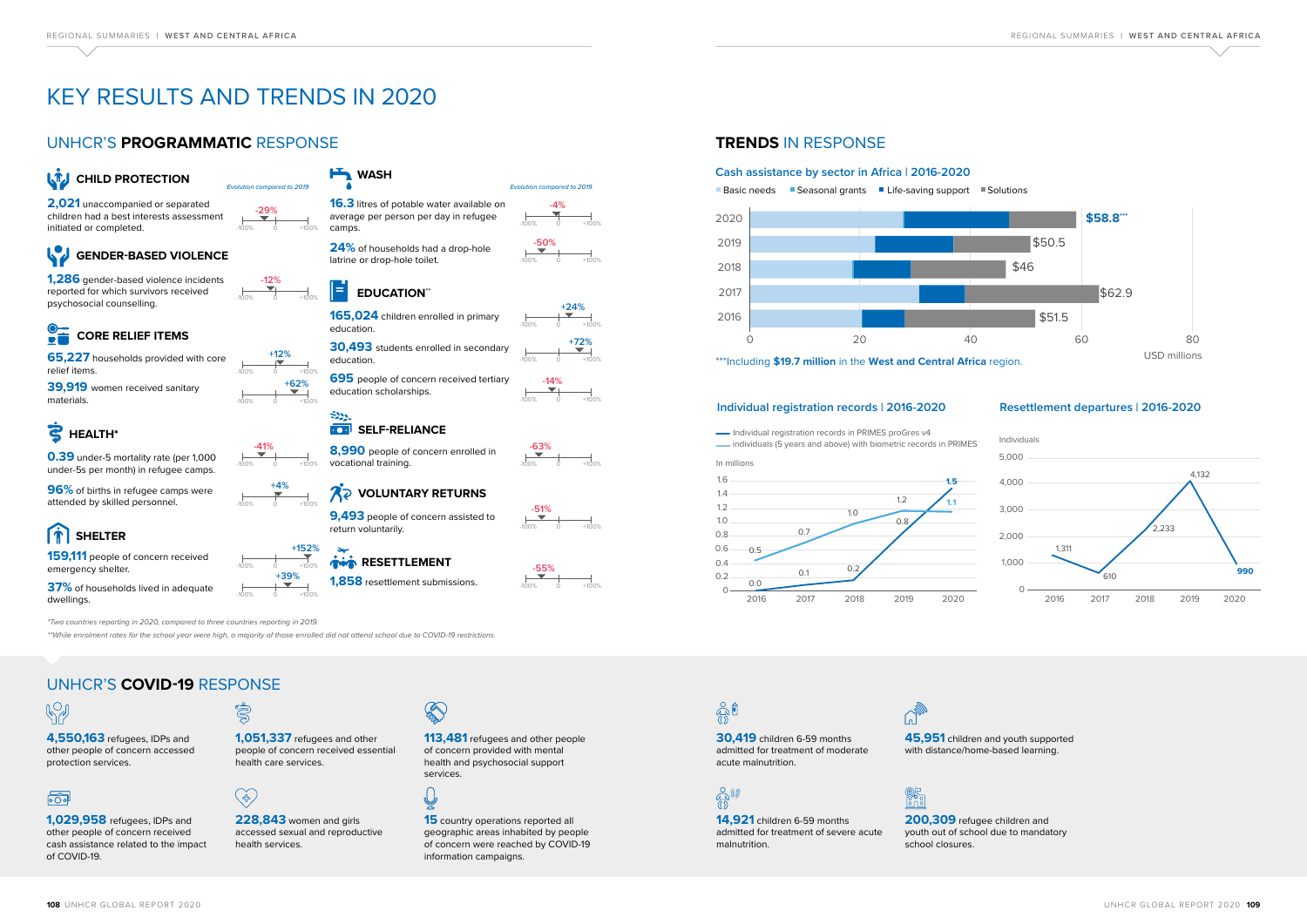### KEY ACHIEVEMENTS AND IMPACT

### Safeguarding access to protection and asylum

In 2020, UNHCR worked to maintain access to asylum in all countries in West and Central Africa amid widespread border closures due to the pandemic. Efforts to strengthen national asylum systems yielded significant improvements in Chad and Niger.

A new asylum law was adopted in Chad that aimed to strengthen protection of the 483,000 refugees and asylum-seekers currently residing in the country. It will also guide the establishment of an efficient national asylum system, pursued under the Asylum Capacity Support Group mechanism, and a fair refugee status determination process.

A new technical committee to reform the institutional and normative asylum system in Niger was established.

### Responding with life-saving assistance

In 2020, UNHCR mobilized to respond to the pandemic across West and Central Africa. UNHCR supported the construction of over 50 isolation and quarantine centres and the rehabilitation or construction of 60 health facilities, including in Cameroon, Chad, Nigeria and Senegal. It also helped to train over 500 community health workers and 200 health professionals across the region and contributed to the rehabilitation and equipping of 30 COVID-19 treatment centres, including in Burkina Faso, Cameroon, Chad, Guinea, Nigeria and Togo. In total, over 1 million refugees and other people of concern received essential health care services across the region in 2020.

The pandemic exacerbated many of the protection issues faced by people of

concern in the region, prompting UNHCR to innovate, adapt and reprioritize its approach to assistance delivery. In response to increasing reports of gender-based violence, UNHCR expanded its services and accessibility. Mobile clinics were set up with teams of specialists who provided medical, psychosocial, legal and material support to over 2,000 survivors by visiting safely accessible locations. Remote services were also made available by phone and WhatsApp, and community-led activities were strengthened to prevent child marriage, female genital mutilation and domestic violence.

After schools closed in March 2020 due to COVID-19, UNHCR quickly developed and implemented distance learning programmes that reached over 100,000 refugee, IDP and host community children. Crucial support was also provided for schools to reopen safely, including water, sanitation and hygiene interventions in 380 schools and the training of around 2,000 teachers to ensure safe practices. The return to school was also supported through community messaging, grants and cash assistance, transportation allowances and distribution of school kits.

Violence and civil unrest continued to trigger forced displacement throughout the region, and UNHCR continued to provide life-saving assistance despite the difficult context. More than 150,000 people received emergency shelter, and over 300,000 received core relief items. UNHCR was able to biometrically register more than 1.2 million people across the region in a COVIDsensitive manner by implementing physical distancing policies, requiring and distributing masks, and incorporating additional sanitation measures.

### Seeking durable solutions for protracted refugee situations

Finding durable solutions remained a priority across the region. Despite security challenges, the Government of Niger and UNHCR were able to close Malian refugee camps in early 2020 as refugees integrated in host communities. This initiative was supported through partnerships with development actors. The multi-year Refugees and Host Communities Support Project programme, financed by the World Bank and supported by UNHCR, benefited over 160,000 refugees and host community members in Niger by funding livelihoods opportunities and strengthening access to basic public services. A total of 6,800 refugees in Chad received similar support from the World Bank and the Government of Chad, and similar projects were underway in Burkina Faso and Cameroon. In Chad, UNHCR continued implementing its "alternatives to camp" initiative, which works to sustainably integrate new arrivals into host villages and aims to convert 30% of refugee camps into villages by 2024. In Ghana, nearly 2,000 former Liberian refugees had their five-year residency permits renewed thanks to UNHCR's continued advocacy, allowing them to continue to work legally.

Although voluntary repatriation efforts were severely impacted due to COVID-related border closures and post-electoral violence forced UNHCR to suspend its return programmes in the region, UNHCR assisted almost 5,000 Central African refugees and around 330 Ivorian refugees to return home in the first half of 2020. Additionally, more than 5,000 Malian refugees decided to return to Mali due to the dire security situation in Burkina Faso, and were assisted by UNHCR through documentation, a cash grant for transportation, and a reintegration grant upon arrival.

Despite travel restrictions linked to the COVID-19 pandemic, over 990 of the most vulnerable refugees in the region were

able to depart for resettlement in 2020. This achievement was made possible by the rapid rollout of COVID-19 prevention measures and remote interview procedures. Focused information sharing and counselling efforts targeted those affected by resettlement departure delays. Reinforcement of anti-fraud prevention, detection and response mechanisms, in line with UNHCR's policy addressing fraud, ensured robust levels of integrity within resettlement activities across key resettlement operations.

### Ensuring protection and durable solutions for IDPs

The number of IDPs in West and Central Africa increased by 28% in 2020, largely due to escalating violence in central Sahel countries, where some 1.1 million IDPs were driven from their homes in Burkina Faso alone. The Lake Chad Basin situation and continued instability in Cameroon and the Central African Republic were also major drivers of internal displacement, and in Chad, 336,000 people were internally displaced in 2020.

In response to the situation in the central Sahel, UNHCR and partners provided some 115,000 people with essential health care services and almost 14,000 people (including children, parents and primary caregivers) with mental health and psychosocial support. Around 13,400 households found to be most vulnerable and affected by COVID-19 were provided with livelihoods support. In addition, around 106,300 people of concern received shelter support and some 15,906 households were provided with core relief items and unrestricted cash grants, while over 850,000 people benefited from protection services.

UNHCR's renewed engagement in IDP responses is expected to help in addressing critical needs, particularly where there is a surge in internal displacement, and to engage more States on durable solutions where there are protracted IDP situations.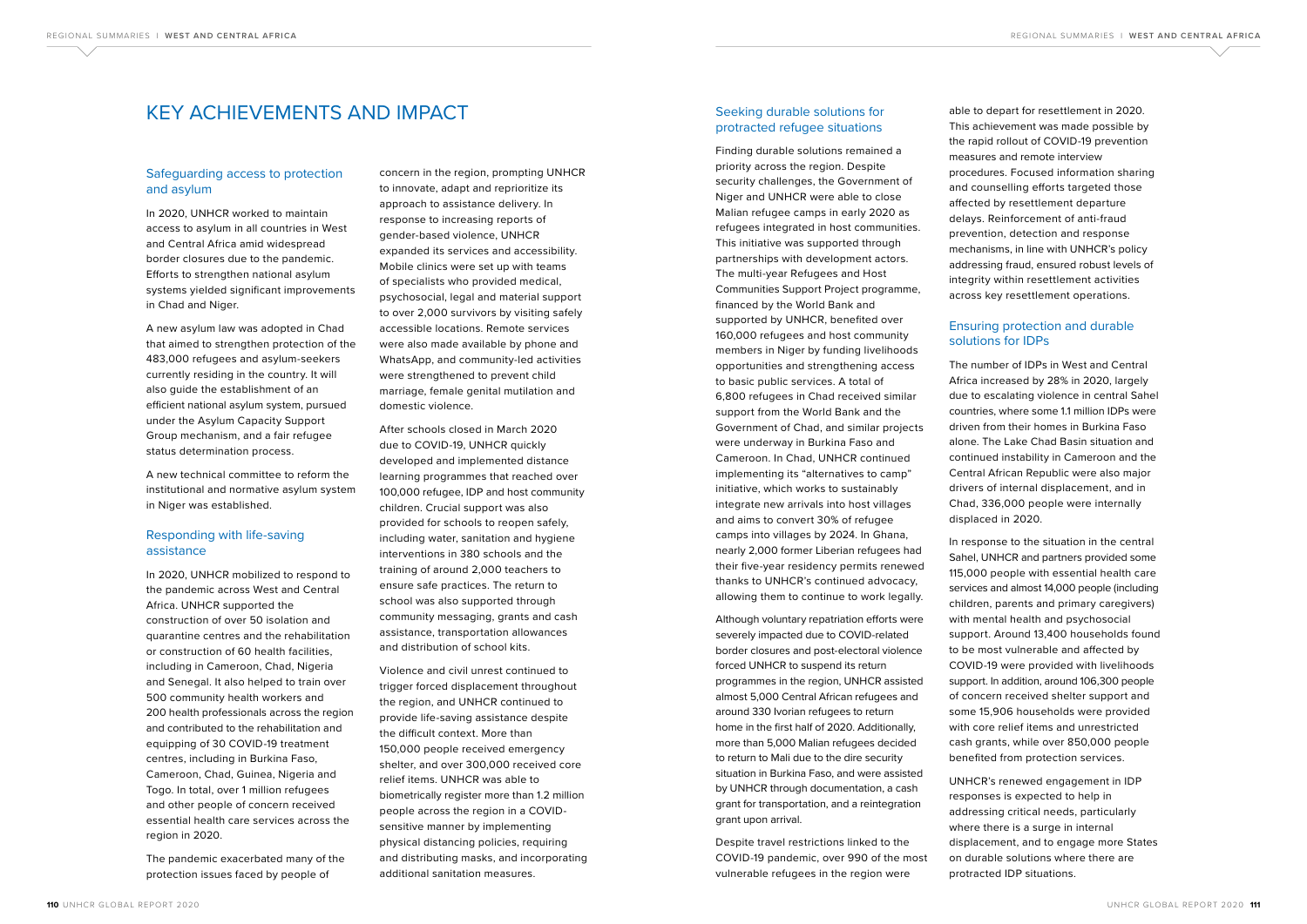### Reducing and preventing statelessness

Efforts to address statelessness continued to bear tangible results in terms of data collection, legal reforms and research. A 2019 mapping exercise in Côte d'Ivoire revealed that over 954,000 persons were stateless or at immediate risk of statelessness, highlighting the severity of the issue. In September 2020, Côte d'Ivoire became the first African country to establish statelessness determination procedures. This will allow stateless individuals to access the rights enshrined in the 1954 Statelessness Convention. The Governments of Nigeria and Sierra Leone also adopted national action plans to address statelessness.

In Mali, recommendations from the final report of the study on statelessness will help inform the country's national action plan. In December 2020, a stocktaking event was convened by the Economic Community of West African States (ECOWAS), the Economic and Monetary Community of Central Africa (CEMAC) and UNHCR, during which a regional roadmap was adopted to guide the implementation of the pledges made at the High-Level Segment on Statelessness.

In 2020, 60 trainees from 30 countries participated in the second statelessness and nationality course in French, which was organized by the Catholic University of Central Africa and UNHCR in Cameroon.

### Implementing pledges made at the Global Refugee Forum

Of the 133 pledges relating to West and Central Africa made at the High-Level Segment on Statelessness in October 2019 and at the Global Refugee Forum in December 2019, one was fulfilled in 2020 and six are in progress.

Chad's asylum law made it one of the first countries in the region to fulfil a pledge made during the 2019 Global Refugee Forum. The law ensures fundamental protections for refugees and asylum-seekers, including freedom of movement, the right to work and access to health care, education, and justice, and conforms to international standards enshrined in the 1951 Refugee Convention and its Protocol and the 1969 OAU Convention on Refugees. The Asylum Capacity Support Group reinforced the capacities of Chad and Niger's asylum systems, with the support of France.

### FINANCIAL INFORMATION

#### Consequences of underfunding

The effects of underfunding were reflected in the response to the COVID-19 emergency. Throughout the region, operations struggled to mobilize resources to respond to the secondary effects of the health crisis: an increase in incidence of gender-based violence, a rapid reduction in livelihoods opportunities, and thousands of displaced children out of school due to the pandemic.

In 2020, underfunding in the Central African Republic meant that two out of every three IDPs (more than 400,000 people) were not able to receive important core relief items and shelter support. Cameroon hosted more than 316,000 Central African refugees by the end of 2020, but over 60% did not receive food assistance, 30% did not have access to safe drinking water, and 34% of refugees still lived in substandard emergency shelters due to a

lack of funding. Despite increased health needs due to the COVID-19 pandemic, there were 40 health centres in Cameroon that UNHCR was not able to financially support.

The effects of underfunding were also significant in the Nigeria situation. An estimated 36,000 IDPs in Niger's Diffa region were not registered due to lack of funding. In Nigeria, of nearly 210,000 IDP households surveyed, more than 20% were living in damaged or makeshift shelters.

The repercussions of underfunding were profoundly felt in the Sahel. While violence and the COVID-19 pandemic kept thousands of displaced children out of school in the region, 80% did not have access to distance learning programmes. In Mali, UNHCR was only able to address the shelter and core relief item needs of 30% of the displaced population.

### **EXPENDITURE IN WEST AND CENTRAL AFRICA** | 2016-2020





### **EXPENDITURE VIA PARTNERS** | 2020